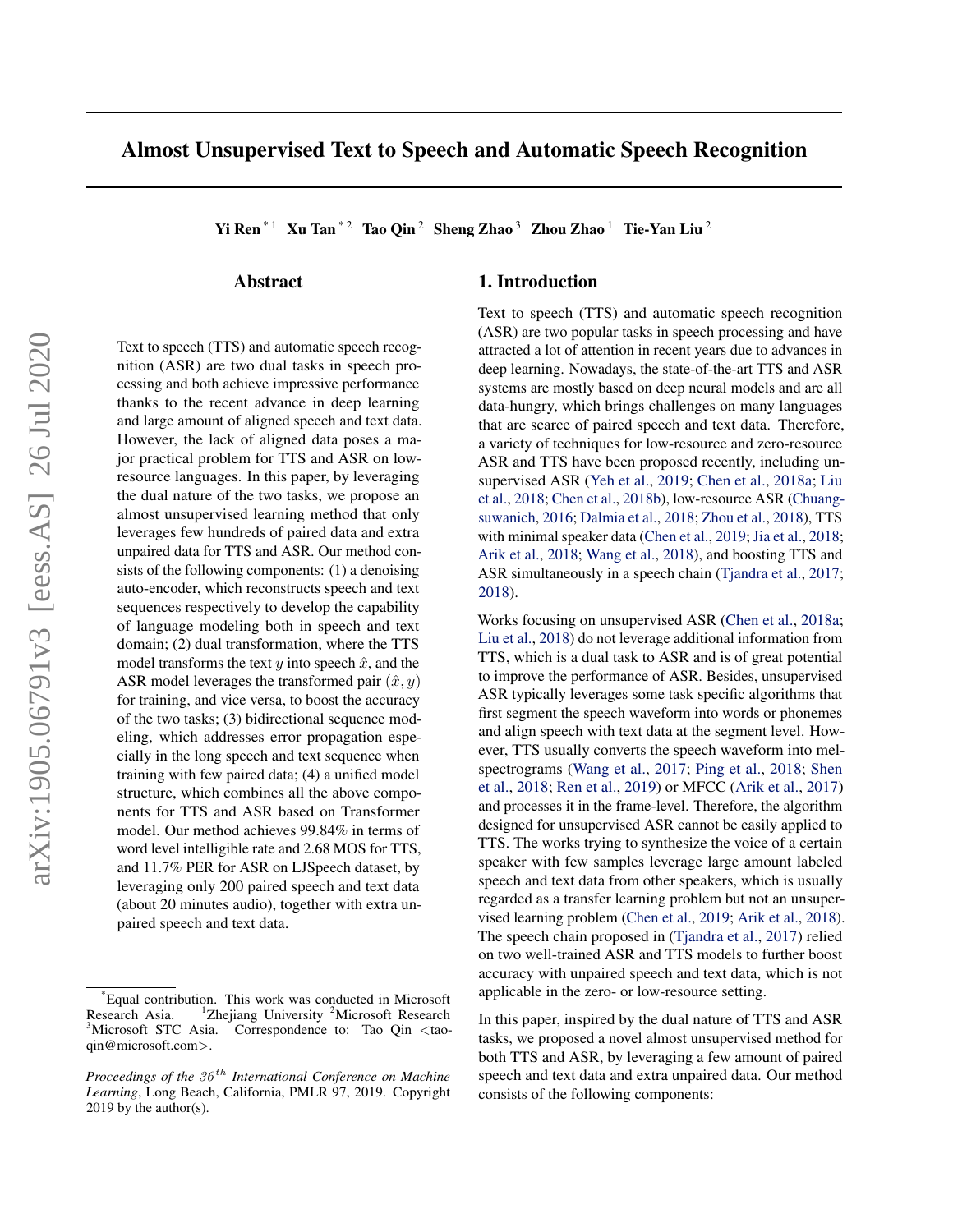- First, we leverage the idea of self-supervised learning for unpaired speech and text data, to build the capability of the language understanding and modeling in both speech and text domains. Specifically, we use denoising auto-encoder [\(Vincent et al.,](#page-9-0) [2008\)](#page-9-0) to reconstruct corrupt speech and text in an encoder-decoder framework.
- Second, we use dual transformation, which is in spirit of back-translation [\(Sennrich et al.,](#page-9-0) [2016;](#page-9-0) [He et al.,](#page-8-0) [2016\)](#page-8-0), to develop the capability of transforming text to speech (TTS) and speech to text (ASR): (1) the TTS model transforms the text y into speech  $\hat{x}$ , and then the ASR model leverages the transformed pair  $(\hat{x}, y)$ for training; (2) the ASR model transforms the speech x into text  $\hat{y}$ , and then the TTS model leverages the transformed pair  $(\hat{y}, x)$  for training. Dual transformation iterates between TTS and ASR, and boosts the accuracy of the two tasks gradually.
- Third, considering the speech and text sequence are usually longer than other sequence-to-sequence learning tasks such as neural machine translation, they will suffer more from error propagation [\(Bengio et al.,](#page-8-0) [2015;](#page-8-0) [Shen et al.,](#page-9-0) [2016;](#page-9-0) [Wu et al.,](#page-9-0) [2018\)](#page-9-0), which refers to the problem of the right part of the generated sequence being usually worse than the left part, especially in zero- or low-resource setting due to the lack of supervised data. Therefore, based on denoising auto-encoder and dual transformation, we further leverage bidirectional sequence modeling for both text and speech to alleviate the error propagation problem<sup>1</sup>.
- At last, we design a unified model structure based on Transformer [\(Vaswani et al.,](#page-9-0) [2017\)](#page-9-0) that can take speech or text as input or output, in order to incorporate the above components for TTS and ASR together.

We conduct experiments on the LJSpeech dataset by leveraging only 200 paired speech and text data and extra unpaired data. First, our proposed method can generate intelligible voice with a word level intelligible rate of 99.84%, compared with nearly 0 intelligible rate if training on only 200 paired data. Second, our method can achieve 2.68 MOS for TTS and 11.7% PER for ASR, outperforming the baseline model trained on only 200 paired data. Audio samples can

be accessed on [https://speechresearch.github.](https://speechresearch.github.io/unsuper/) [io/unsuper/](https://speechresearch.github.io/unsuper/) and we will release the codes soon.

## 2. Background

In this section, we briefly review the background of this work, including sequence-to-sequence learning, and the end-to-end model used for TTS and ASR.

#### 2.1. Sequence to Sequence Learning

We denote the sequence pair  $(x, y) \in (\mathcal{X}, \mathcal{Y})$ , where X and  $\mathcal Y$  are the source and target domain.  $x = (x_1, x_2, ..., x_m)$ and  $y = (y_1, y_2, \dots, y_n)$ , where m, n are the lengths of the source and target sequences, and  $x_i$  and  $y_t$  are the *i*-th and t-th element of sequence x and y. For example, in ASR,  $x$ is a speech sequence, where each element is a frame of melspectrogram, if we use mel-spectrum feature to represent a speech waveform, and  $y$  is a text sequence, where each element is usually a character or phoneme. A sequenceto-sequence model learns the parameter  $\theta$  to estimate the conditional probability  $P(y|x; \theta)$ , and usually uses log likelihood as the objective function:

$$
\mathcal{L}(\theta; (\mathcal{X}, \mathcal{Y})) = \sum_{(x, y) \in (\mathcal{X}, \mathcal{Y})} \log P(y|x; \theta). \tag{1}
$$

The conditional probability  $P(y|x; \theta)$  can be further factorized according to the chain rule:  $P(y|x; \theta)$  =  $\prod_{t=1}^{n} P(y_t|y_{< t}, x; \theta)$ , where  $y_{< t}$  is the proceeding elements before position t.

Sequence-to-sequence learning [\(Bahdanau et al.,](#page-8-0) [2015;](#page-8-0) [Chan et al.,](#page-8-0) [2016;](#page-8-0) [Vaswani et al.,](#page-9-0) [2017\)](#page-9-0) is developed based on a general encoder-decoder framework: The encoder reads the source sequence and generates a set of representations. After that, the decoder estimates the conditional probability of each target element given the source representations and its preceding elements. The attention mechanism [\(Bahdanau](#page-8-0) [et al.,](#page-8-0) [2015\)](#page-8-0) is further introduced between the encoder and decoder in order to determine which source representation to focus on when predicting the current element, and is an important component for sequence to sequence learning.

## 2.2. TTS and ASR based on the Encoder-Decoder Framework

TTS and ASR have long been hot research topics in the field of artificial intelligence and are typical sequence-tosequence learning problems. Recent successes of deep learning methods have pushed TTS and ASR into end-to-end learning, where both tasks can be modeled in an encoderdecoder framework with attention mechanism<sup>2</sup>. CNN/RNN

<sup>&</sup>lt;sup>1</sup>We train the models to generate speech and text sequence in both left-to-right and right-to-left directions. During dual transformation, for example, we use the TTS model to transform the text y to the speech  $\hat{\vec{x}}$  (left-to-right) and  $\hat{\vec{x}}$  (right-to-left). Then the ASR model leverages  $(\hat{\vec{x}}, y)$  and  $(\hat{\vec{x}}, y)$  for training, where  $\hat{\vec{x}}$  and  $\hat{\vec{x}}$  are of good quality in the left part and right part respectively, preventing the model from being biased to always generate low quality results in the right part.

<sup>&</sup>lt;sup>2</sup>Although some previous works adopt a feed-forward network [\(Zhang et al.,](#page-10-0) [2018;](#page-10-0) [Yang et al.,](#page-9-0) [2018\)](#page-9-0) and achieved promising results on ASR, we focus on the encoder-decoder model structure in this work.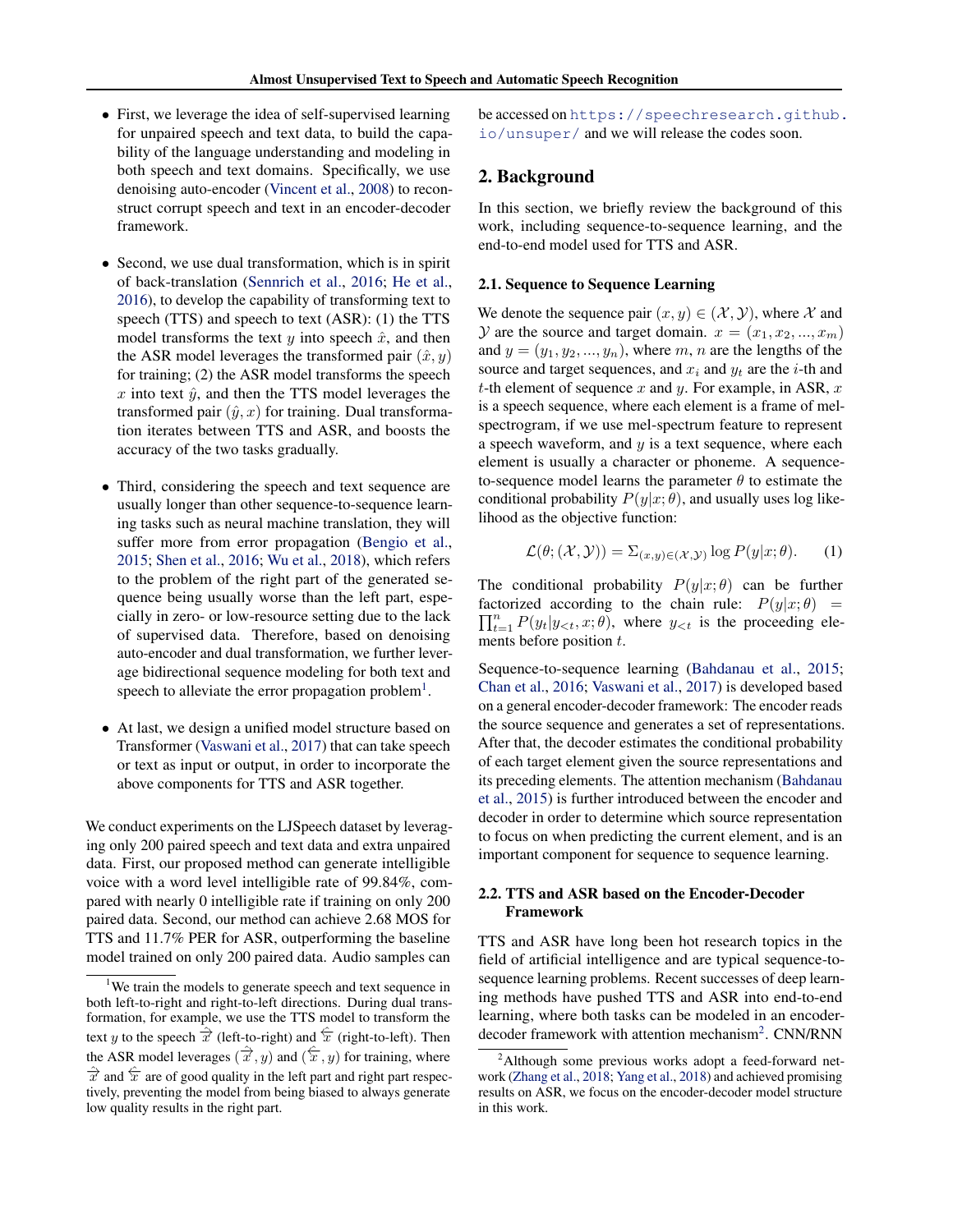<span id="page-2-0"></span>based models are widely used in TTS and ASR [\(Wang](#page-9-0) [et al.,](#page-9-0) [2017;](#page-9-0) [Shen et al.,](#page-9-0) [2018;](#page-9-0) [Ping et al.,](#page-9-0) [2018;](#page-9-0) [2019;](#page-9-0) [Chan et al.,](#page-8-0) [2016;](#page-8-0) [Chiu et al.,](#page-8-0) [2018\)](#page-8-0). Recently, Transformer [\(Vaswani et al.,](#page-9-0) [2017\)](#page-9-0) has achieved great success and outperformed RNN or CNN based models in many NLP tasks such as neural machine translation and language understanding [\(Vaswani et al.,](#page-9-0) [2017;](#page-9-0) [Devlin et al.,](#page-8-0) [2018;](#page-8-0) [Li](#page-9-0) [et al.,](#page-9-0) [2018\)](#page-9-0). Transformer mainly adopts the self-attention mechanism to model interactions between any two elements in the sequence and is more efficient for sequence modeling than RNN and CNN [\(Vaswani et al.,](#page-9-0) [2017\)](#page-9-0), especially when the sequence is extremely long. Considering the lengths of the speech sequence as well as the character or phoneme sequence are usually long, we use Transformer as the basic encoder-decoder model structure for both TTS and ASR in this paper.

### 3. Our Method

In this section, we first introduce the key components of our method for almost unsupervised learning on TTS and ASR, and then describe the design of our model structure.

#### 3.1. Denoising Auto-Encoder

Given the large amount of unpaired speech and text data, building the capability of representation extraction (how to understand the speech or text sequence) and language modeling (how to model and generate the sequence in the speech and text domain) is the first step for the transformation between speech and text. To this end, we leverage denoising auto-encoder [\(Vincent et al.,](#page-9-0) [2008\)](#page-9-0) to reconstruct the speech and text sequence from the corrupted version of itself. Denoising auto-encoder is a typical way of selfsupervised learning and is widely used in unsupervised learning [\(Artetxe et al.,](#page-8-0) [2017;](#page-8-0) [Lample et al.,](#page-8-0) [2017;](#page-8-0) [2018\)](#page-9-0). The loss function  $\mathcal{L}^{dae}$  of the denoising auto-encoder on speech and text data is formulated as follows:

$$
\mathcal{L}^{dae} = \mathcal{L}_{\mathcal{S}}(x|C(x);\theta_{enc}^{\mathcal{S}},\theta_{dec}^{\mathcal{S}}) \n+ \mathcal{L}_{\mathcal{T}}(y|C(y);\theta_{enc}^{\mathcal{T}},\theta_{dec}^{\mathcal{T}}),
$$
\n(2)

where  $S$  and  $T$  denote the set of sequences in the speech and text domain,  $\theta_{enc}^S$ ,  $\theta_{dec}^T$ ,  $\theta_{enc}^T$  and  $\theta_{dec}^T$  denote the model parameters of the speech encoder, the speech decoder, the text encoder, and the text decoder respectively, C is a corrupt operation that randomly masks some elements with zero vectors, or swaps the elements in a certain window of the speech and text sequences [\(Lample et al.,](#page-8-0) [2017\)](#page-8-0).  $\mathcal{L}_{\mathcal{S}}$  and  $\mathcal{L}_{\mathcal{T}}$  denote the loss for speech and text target sequence respectively. In general, we have:

$$
\mathcal{L}_{\mathcal{S}}(y|x; \theta_{enc}, \theta_{dec}) = \text{MSE}(y, f(x; \theta_{enc}, \theta_{dec})), \quad (3)
$$

$$
\mathcal{L}_{\mathcal{T}}(y|x; \theta_{enc}, \theta_{dec}) = -\log P(y|x; \theta_{enc}, \theta_{dec})) \tag{4}
$$

where MSE denotes the mean squared errors for speech.

#### 3.2. Dual Transformation

Dual transformation is the key component in leveraging the dual nature of TTS and ASR tasks and develop the capability of transforming text to speech (TTS) and speech to text (ASR). We transform the speech sequence  $x$  into text sequence  $\hat{y}$  using the ASR model, and then train the TTS model on the transformed pair  $(\hat{y}, x)$ . Similarly, we train the ASR model on the transformed pair  $(\hat{x}, y)$  generated by the TTS model. Dual transformation is in spirit of backtranslation [\(Sennrich et al.,](#page-9-0) [2016;](#page-9-0) [He et al.,](#page-8-0) [2016\)](#page-8-0) in neural machine translation, which is one of the most effective ways to leverage monolingual data for translation. The loss  $\mathcal{L}^{dt}$ for dual transformation consists of the following two parts:

$$
\mathcal{L}^{dt} = \mathcal{L}_{\mathcal{S}}(x|\hat{y}; \theta_{enc}^{\mathcal{T}}, \theta_{dec}^{\mathcal{S}}) + \mathcal{L}_{\mathcal{T}}(y|\hat{x}; \theta_{enc}^{\mathcal{S}}, \theta_{dec}^{\mathcal{T}}), \quad (5)
$$

where  $\hat{y}$  = arg max  $P(y|x; \theta_{enc}^S, \theta_{dec}^T)$  and  $\hat{x}$  =  $f(y; \theta_{enc}^{\mathcal{T}}, \theta_{dec}^{\mathcal{S}})$  denote the text and speech sequence transformed from speech  $x$  and text  $y$  respectively. During model training, dual transformation is running on the fly, where TTS model leverages the newest text sequence transformed by the ASR model for training, and vice versa, to ensure the accuracy of TTS and ASR can gradually improve.

#### 3.3. Bidirectional Sequence Modeling

Sequence-to-sequence learning usually suffers from error propagation [\(Bengio et al.,](#page-8-0) [2015;](#page-8-0) [Shen et al.,](#page-9-0) [2016\)](#page-9-0), which refers to the problem that if an element is mistakenly predicted during inference, the error will be propagated and the future tokens conditioned on this one will be impacted. This will cause accuracy drop that the right part of the generated sequence is worse than the left part. The speech and text sequence<sup>3</sup> are usually longer than the sequence in other NLP tasks such as neural machine translation, and may suffer more from error propagation. For example, we observe in the experiments that during dual transformation, the right part of the generated speech sequence is usually of lower quality than the left part, with repeating words or missing words. As a consequence, the dual task that relies on the transformed data for training will be affected and the right part of the text as well as speech sequence cannot be well-trained. Thus the TTS and ASR model will both be biased to generate low-quality results on the right part of the sequence, especially in the low- or zero-resource setting due to the lack of supervised data.

In order to solve the above problem, we leverage the bidirectional sequence modeling to generate speech and text

 $3A$  speech sequence is usually converted into mel-spectrograms that contain more than hundreds of frames, while a text sequence is usually converted into phoneme sequence and is longer than the original word or sub-word sequence.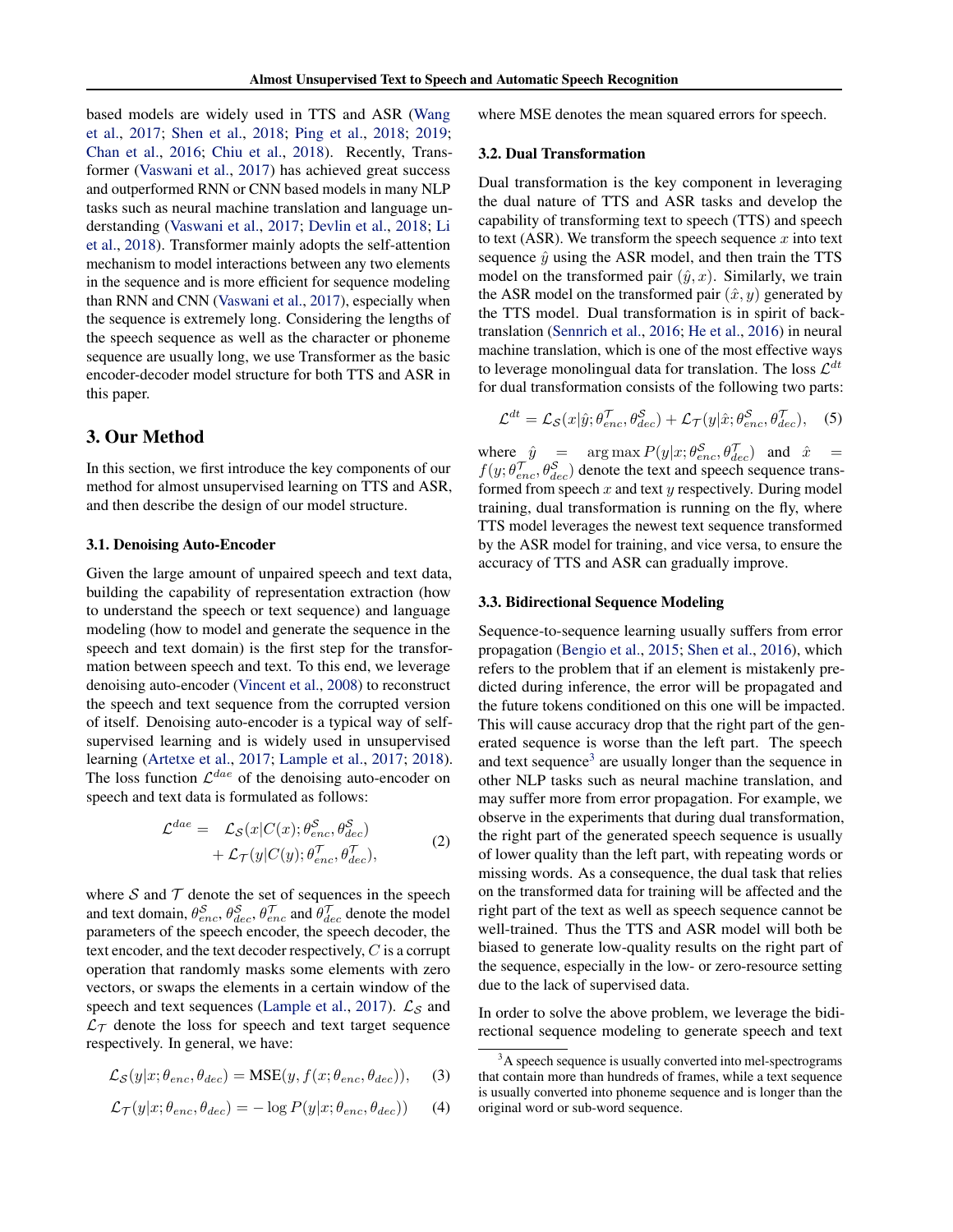<span id="page-3-0"></span>sequence in both left-to-right and right-to-left directions. In this way, the right part of the sequence that is always of low quality in the original dual transformation process can be generated in the right-to-left direction with good quality. As a consequence, the dual task that relies on the transformed data for training will benefit from the improved quality on the right part of the sequence, and will be more balanced in the generation quality between the left and right part of the sequence, which will result in higher transformation accuracy than the original left-to-right generation. At the same time, bidirectional sequence modeling can also act as an effect of data augmentation that leverages the data in both directions, which is helpful especially when few paired data are available in the almost unsupervised learning setting.

We re-formulate the denoising auto-encoder and dual transformation based on bidirectional sequence modeling. The bidirectional denoising auto-encoder can be formulated as follows:

$$
\mathcal{L}^{\overrightarrow{dae}} = \mathcal{L}_{\mathcal{S}}(\overrightarrow{x}|C(\overrightarrow{x}); \theta_{enc}^{\mathcal{S}}, \theta_{dec}^{\mathcal{S}}) \n+ \mathcal{L}_{\mathcal{T}}(\overrightarrow{y}|C(\overrightarrow{y}); \theta_{enc}^{\mathcal{T}}, \theta_{dec}^{\mathcal{T}}), \n\mathcal{L}^{\overleftarrow{dae}} = \mathcal{L}_{\mathcal{S}}(\overleftarrow{x}|C(\overleftarrow{x}); \theta_{enc}^{\mathcal{S}}, \theta_{dec}^{\mathcal{S}}) \n+ \mathcal{L}_{\mathcal{T}}(\overleftarrow{y}|C(\overleftarrow{y}); \theta_{enc}^{\mathcal{T}}, \theta_{dec}^{\mathcal{T}}),
$$
\n(6)

where we reconstruct the corrupt speech and text sequence in both left-to-right and right-to-left directions,  $C(\cdot)$  is the corrupt operation described in Equation [2.](#page-2-0) We share the model parameters when modeling the sequence in two different directions, which will be described later.

Similarly, the bidirectional dual transformation can be formulated as follows:

$$
\mathcal{L}^{\overrightarrow{dt}} = \mathcal{L}_{\mathcal{S}}(\overrightarrow{x}|\widehat{y}; \theta_{enc}^{\mathcal{T}}, \theta_{dec}^{\mathcal{S}}) \n+ \mathcal{L}_{\mathcal{S}}(\overrightarrow{x}|R(\widehat{y}); \theta_{enc}^{\mathcal{T}}, \theta_{dec}^{\mathcal{S}}) \n+ \mathcal{L}_{\mathcal{T}}(\overrightarrow{y}|\widehat{x}; \theta_{enc}^{\mathcal{S}}, \theta_{dec}^{\mathcal{T}}) \n+ \mathcal{L}_{\mathcal{T}}(\overrightarrow{y}|R(\widehat{x}); \theta_{enc}^{\mathcal{S}}, \theta_{dec}^{\mathcal{T}}), \n\mathcal{L}^{\overleftarrow{dt}} = \mathcal{L}_{\mathcal{S}}(\overleftarrow{x}|\widehat{y}; \theta_{enc}^{\mathcal{T}}, \theta_{dec}^{\mathcal{S}}) \n+ \mathcal{L}_{\mathcal{S}}(\overleftarrow{x}|R(\widehat{y}); \theta_{enc}^{\mathcal{T}}, \theta_{dec}^{\mathcal{S}}) \n+ \mathcal{L}_{\mathcal{T}}(\overleftarrow{y}|\widehat{x}; \theta_{enc}^{\mathcal{S}}, \theta_{dec}^{\mathcal{T}}) \n+ \mathcal{L}_{\mathcal{T}}(\overleftarrow{y}|R(\widehat{x}); \theta_{enc}^{\mathcal{S}}, \theta_{dec}^{\mathcal{T}}),
$$
\n(7)

where  $\hat{y} = \arg \max P(\vec{y} | \vec{x}; \theta_{enc}^S, \theta_{dec}^T), \hat{y} = \arg \max$  $P(\overleftarrow{y}|\overleftarrow{x};\theta^{\mathcal{S}}_{enc},\theta^{\mathcal{T}}_{dec}),\,\,\overrightarrow{x}~=~f(\overrightarrow{y};\theta^{\mathcal{T}}_{enc},\theta^{\mathcal{S}}_{dec})$  and  $\overleftarrow{x}~=~$  $f(\overline{y}; \theta_{enc}^T, \theta_{dec}^T)$  denote the sequence transformed from x and y in both left-to-right and right-to-left directions.  $R(\cdot)$ is reverse function that reverses the sequence from left-toright to right-to-left or the other way around. The loss term  $\mathcal{L}_{\mathcal{S}}(\overrightarrow{x}|R(\overleftarrow{y}); \theta_{enc}^{\mathcal{T}}, \theta_{dec}^{\mathcal{S}})$  and  $\mathcal{L}_{\mathcal{T}}(\overrightarrow{y}|R(\overleftarrow{x}); \theta_{enc}^{\mathcal{S}}, \theta_{dec}^{\mathcal{T}})$  in  $\mathcal{L}^{\frac{1}{dt}}$  can help the model to better learn on the right part of

the sequence, which is usually of poor quality due to error propagation. Similar loss terms can be found in  $\mathcal{L}^{\frac{1}{dt}}$ .

As shown in Equations 6 and 7, bidirectional sequence modeling based on denoising auto-encoder and dual transformation shares the models between left-to-right and right-to-left generations, i.e., we can train one model that bidirectionally generates sequence, which can reduce the model parameter. In order to give the model a sense of which direction the sequence will be generated, unlike the conventional decoder using a zero vector as the start element for training and inference, we use two learnable embedding vectors as the two start elements representing the training and inference directions, one from left to right and the other from right to left. Thus we learn four start embeddings in total, two for speech generation and the other two for text generation.

As the speech and text sequence in TTS and ASR are usually monotonously aligned, e.g., the left part of speech sequence in the decoder usually attends to the left part of the text sequence from the encoder in TTS. In order to be consistent with the left-to-right generation, we also feed the source sequence with the right-to-left direction into the encoder when generating the target sequence in the right-to-left direction. Thus we reverse the source sequence to make it consistent with the target sequence, as shown in Equations 6 and 7.

### 3.4. Model Structure

We choose Transformer [\(Vaswani et al.,](#page-9-0) [2017\)](#page-9-0) as our basic model, since it has advantages over the conventional  $RNN/CNN$  on sequence modeling<sup>4</sup>. The overview of the model structure for TTS and ASR is shown in Figure [1.](#page-4-0) We describe the unified training flow of our method as well as the Transformer module and input/output module in this subsection.

Unified Training Flow Figure [1a](#page-4-0) illustrates the unified training flow of our method. The green and yellow arrows in Figure [1a](#page-4-0) represent the denoising auto-encoder (DAE) for speech and text, while the red and blue arrows represent the dual transformation (DT) from text to speech (TTS) and speech to text (ASR). Both DAE and DT contain the bidirectional sequence modeling as described in Section [3.3.](#page-2-0)

We also leverage few paired data for bidirectional training, where the loss is as follows:

$$
\mathcal{L}^{\overrightarrow{sup}} = \mathcal{L}_{\mathcal{S}}(\overrightarrow{x}|\overrightarrow{y}; \theta_{enc}^{\mathcal{T}}, \theta_{dec}^{\mathcal{S}}, (x, y) \in (\mathcal{S}, \mathcal{T})) \n\mathcal{L}_{\mathcal{T}}(\overrightarrow{y}|\overrightarrow{x}; \theta_{enc}^{\mathcal{S}}, \theta_{dec}^{\mathcal{T}}, (x, y) \in (\mathcal{S}, \mathcal{T})), \n\mathcal{L}^{\overleftarrow{sup}} = \mathcal{L}_{\mathcal{S}}(\overleftarrow{x}|\overleftarrow{y}; \theta_{enc}^{\mathcal{S}}, \theta_{dec}^{\mathcal{S}}, (x, y) \in (\mathcal{S}, \mathcal{T})) \n\mathcal{L}_{\mathcal{T}}(\overleftarrow{y}|\overleftarrow{x}; \theta_{enc}^{\mathcal{S}}, \theta_{dec}^{\mathcal{T}}, (x, y) \in (\mathcal{S}, \mathcal{T})),
$$
\n(8)

<sup>&</sup>lt;sup>4</sup>While we choose Transformer as the basic model structure, our method is applicable to other structures such as RNN and CNN.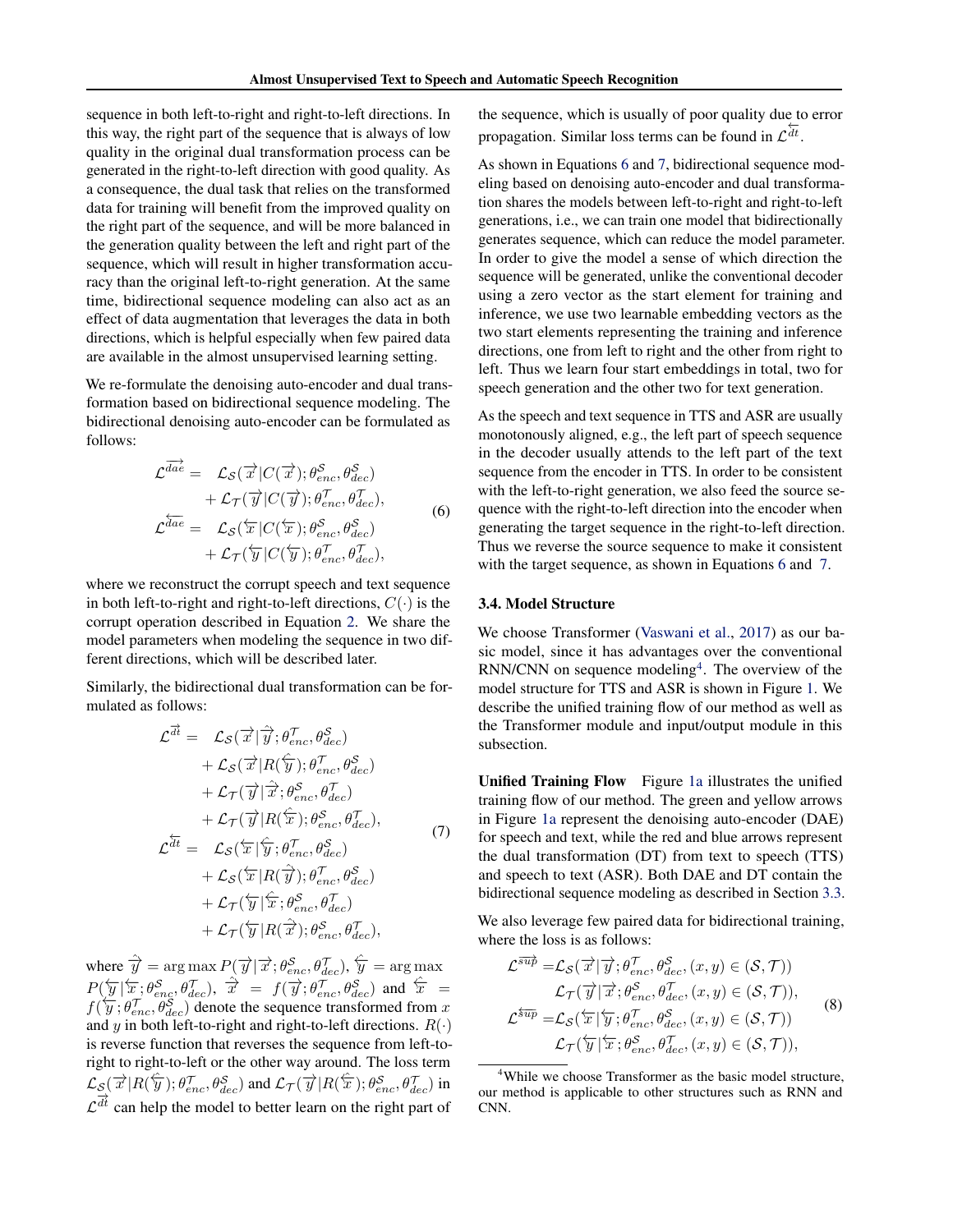<span id="page-4-0"></span>

(a) Unified training flow

(b) Encoder/Decoder for speech/text (c) Input/Output module for speech/text

Figure 1. The overall model structure for TTS and ASR. Figure (a): The unified training flow of our method, which consists of a denoising auto-encoder (DAE) of speech and text, and dual transformation (DT) of TTS and ASR, both with bidirectional sequence modeling. Figure (b): The speech and text encoder and decoder based on Transformer. Figure (c): The input and output module for speech and text.

where  $(x, y)$  denotes the paired speech and text data.

The total loss of our method is as follows:

$$
\mathcal{L} = \mathcal{L}^{\overrightarrow{dae}} + \mathcal{L}^{\overleftarrow{dae}} + \mathcal{L}^{\overrightarrow{dt}} + \mathcal{L}^{\overleftarrow{dt}} + \mathcal{L}^{\overrightarrow{sup}} + \mathcal{L}^{\overleftarrow{sup}},\qquad(9)
$$

where each loss term is described in Equation [6,](#page-3-0) [7](#page-3-0) and [8.](#page-3-0)

Transformer Module The Transformer encoder and decoder for speech and text are shown in Figure 1b. Transformer mainly adopts the self-attention mechanism, which consists of a multi-head attention to extract the crossposition information, and a feed forward network to ensure the nonlinear transformation in each position, each followed by the residual connections and layer normalization. The decoder uses an extra multi-head attention to extract hidden representation from the last layer of the encoder. Both our encoders and decoders are stacked with 4 layers, with the input embedding size, hidden size and feed-forward filter size set to 256, 256 and 1024 respectively. The TTS and ASR share the same model structure for the encoder as well as the decoder, but with different model parameters.

Input/Output Module The input and output module for speech and text are shown in Figure 1c. The input module for speech (bottom left in Figure 1c) consists of a speech pre-net, which is a 2-layer dense-connected network with hidden size of 256, and the output dimension equals to the hidden size of Transformer. The output module for speech (top left in Figure 1c) consists of two components: one is the stop linear layer with the output dimension of 1, plus a sigmoid function to predict if the current decoding step should stop or not, and the other one is a mel linear layer with an additional post-net to generate the mel-spectrogram with

80-dimensional vector in each step. The post-net consists of a 5-layer 1-dimensional convolutional network with hidden size of 256, which aims to refine the quality of the generated mel-spectrograms. We use Griffin-Lim algorithm [\(Griffin &](#page-8-0) [Lim,](#page-8-0) [1984\)](#page-8-0) to convert the mel-spectrograms into audio<sup>5</sup>.

The input module for text (bottom right in Figure 1c) is a phoneme embedding, which converts phoneme ID into embedding. We share the parameter of the phoneme embedding with the text linear layer in the output module (top right in Figure 1c). The text sequence is first converted into the phoneme sequence with a text-to-phoneme convertor [\(Sun](#page-9-0) [et al.,](#page-9-0) [2019\)](#page-9-0) before feeding into the model.

## 4. Experiments and Results

In this section, we conduct experiments to evaluate the effectiveness of our proposed method for almost unsupervised TTS and ASR. We first describe the experiment settings, show the results of our method, and conduct some analyses of our method.

#### 4.1. Training and Evaluation Setup

We choose the speech and text data from LJSpeech dataset [\(Ito,](#page-8-0) [2017\)](#page-8-0) for training. LJSpeech contains 13,100 English audio clips and the corresponding transcripts. The total length of the audio is approximate 24 hours. We randomly split the dataset into 3 sets: 12500 samples in training set, 300 samples in validation set and 300 samples in test set. Then we randomly choose 200 audio clips (about 20

 $5$ We can also use WaveNet [\(van den Oord et al.\)](#page-9-0) to generate high quality audio, which we leave to future work.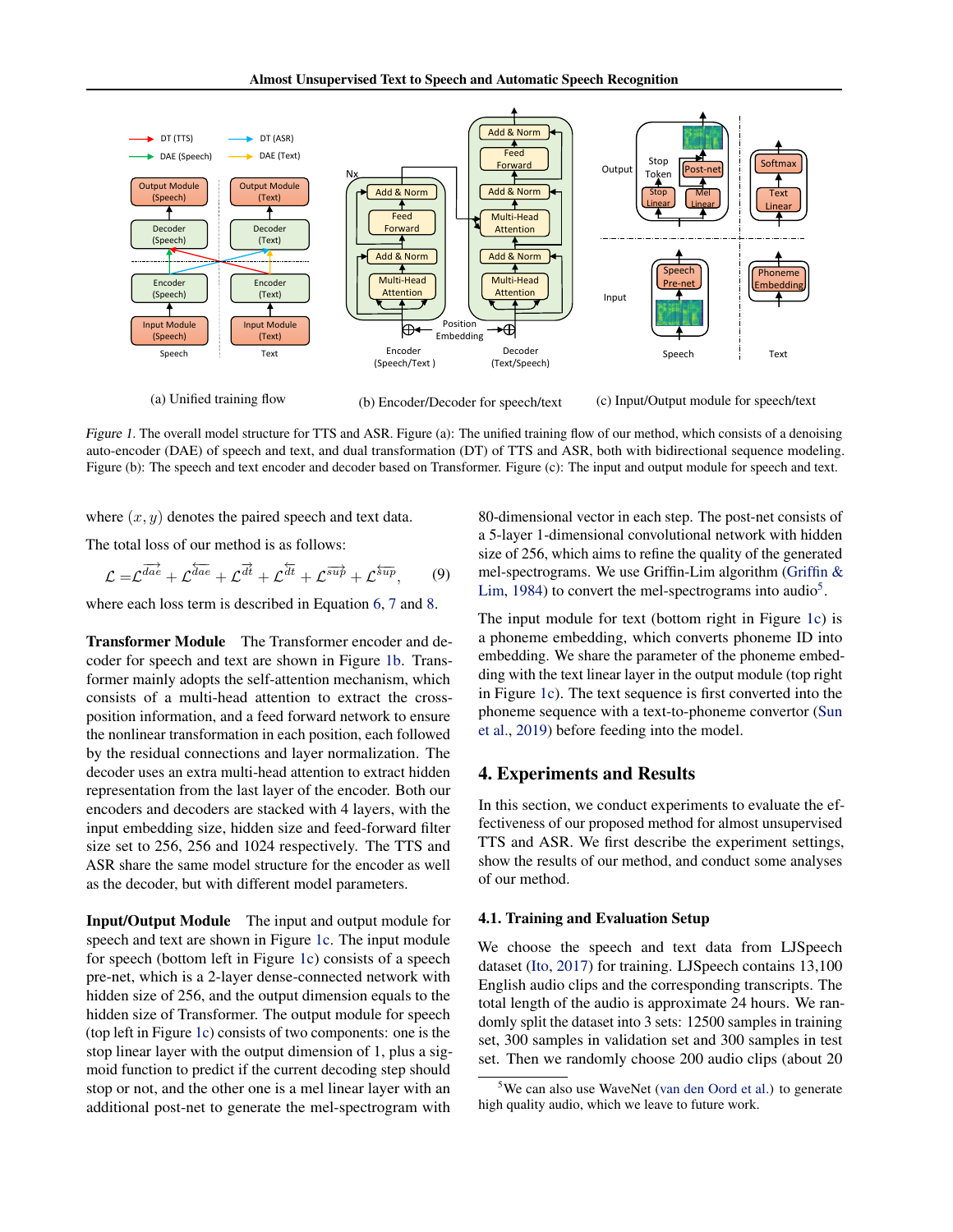minutes) and the corresponding transcripts from the training set as the paired data, and regard the remaining audios and transcripts as unpaired data<sup>6</sup>. Previous works [\(Shen](#page-9-0) [et al.,](#page-9-0) [2018;](#page-9-0) [Chan et al.,](#page-8-0) [2016\)](#page-8-0) convert the transcript text into character sequence as the input or output of the model. In order to alleviate mispronunciation problem, we convert the text sequence into phoneme sequence before feeding into the model, as used in [Arik et al.](#page-8-0) [\(2017\)](#page-8-0); [Wang et al.](#page-9-0) [\(2017\)](#page-9-0); [Shen et al.](#page-9-0) [\(2018\)](#page-9-0). For the speech data, we convert the raw waveform into mel-spectrograms following [Shen](#page-9-0) [et al.](#page-9-0) [\(2018\)](#page-9-0) with 50 ms frame size, 12.5 ms frame hop.

We train the Transformer model on 4 NVIDIA P100 GPUs. The batchsize is 512 sequences in total, which contains 128 sequences for denoising auto-encoder (as shown in Equation [6,](#page-3-0) each loss term with 32 sequences) and 256 sequences for dual transformation (as shown in Equation [7,](#page-3-0) each loss term with 32 sequences), as well as 128 sequences from the limited paired data (as shown in Equation [8,](#page-3-0) each loss term with 32 sequences). We upsample the paired data to make it roughly the same with the unpaired data. When training with the denoising auto-encoder loss, we simply mask the elements in the speech and text sequence with a probability of 0.3, as the corrupt operation described in Section [3.1.](#page-2-0) We use the Adam optimizer with  $\beta_1 = 0.9$ ,  $\beta_2 = 0.98$ ,  $\varepsilon = 10^{-9}$  and follow the same learning rate schedule in [Vaswani et al.](#page-9-0) [\(2017\)](#page-9-0). The training takes nearly 3 days.

For evaluation, we mainly use MOS (mean opinion score) for TTS and PER (phoneme error rate) for ASR. For TTS, we also evaluate the intelligibility of the voice [\(French &](#page-8-0) [Steinberg,](#page-8-0) [1947\)](#page-8-0) to verify if we can generate a reasonable speech sequence, considering few paired data are used. We evaluate PER on the test set, from which we further randomly choose 50 paired speech and text data to evaluate the intelligibility rate and mean opinion score (MOS) of different models. We keep the text content consistent among different models so as to exclude other interference factors and only examine audio quality. Each audio is listened by at least 20 testers, who are all native English speakers.

### 4.2. Results

We first evaluate if our almost unsupervised method can generate audible voice and how much improvement of our method achieves over the baseline system which is trained

on 200 paired data only without any other data (denoted as *Pair-200*). *Pair-200* cannot generate any meaningful speech sequence, with nearly 0 intelligible rate. Our method achieves 99.84% in terms of the word level intelligible rate, which is close to 99.93%, achieved by the supervised model trained on the whole paired data (denoted as *Supervised*).

We then compare our method with other systems in terms of MOS on TTS and PER on ASR. The compared systems include: (1) *Pair-200*; (2) *Supervised*; (3) *GT*, the ground truth audio; (4) *GT (Griffin-Lim)*, where we first convert the ground truth audio into mel-spectrograms, and then convert the mel-spectrograms back to audio with Griffin-Lim. Since our method use Griffin-Lim as the vocoder to synthesize audio, we regard the MOS score of *GT (Griffin-Lim)* as the upper bound of the synthesis quality when using Griffin-Lim as the vocoder.

The results are shown in Table 1. We first compare these systems on the TTS quality in terms of MOS score. The MOS score of the ground truth (*GT*) is 4.54, while 3.21 for *GT (Griffin-Lim)*. It can be seen that there is a big drop when generating audio with Griffin-Lim<sup>7</sup> . *Supervised* that leverages all the paired data can achieve the MOS score of 3.04, which can be regarded as the upper bound of our method. *Pair-200* that leverages only 200 paired data cannot generate any meaningful speech sequence, where we mark its MOS with Null. Our method achieves 2.68 points in terms of MOS, greatly outperforming the *Pair-200* baseline, and is just 0.34 points lower than the *Supervised* that leverages the full paired data. In terms of the accuracy on ASR, our method can achieve 11.7% PER while *Pair-200* achieves 72.3% PER, which is much worse than our method.

| Method           | MOS (TTS) | PER (ASR) |
|------------------|-----------|-----------|
| GT               | 4.54      |           |
| GT (Griffin-Lim) | 3.21      |           |
| Supervised       | 3.04      | 2.5%      |
| $Pair-200$       | Null      | 72.3%     |
| Our Method       | 2.68      | $11.7\%$  |

Table 1. The comparison between our method and other systems on the performance of TTS and ASR.

#### 4.3. Analyses

Different Components of Our Method In order to study the effectiveness of each component of our method, we conduct ablation studies by gradually adding each component to the baseline *Pair-200* system to check the performance changes. We successively add the component: denoising

 $6$ One may argue that there exist implicit aligned signals for the unpaired data that can help the unsupervised training. To verify the implicit aligned signal cannot help, we randomly split the paired data into two half, each half consists of the aligned speech and text data. We train two models of our method, each with different data: the first model is on the speech data from the first half and the text data from the second half, the second model is on the speech and text data both from the first half. We found no difference between the two models in terms of accuracy on TTS and ASR.

As this work is focusing on almost unsupervised TTS and ASR, we simply use Griffin-Lim as the vocoder in the first step. For future work, we will use advanced techniques for vocoder such as WaveNet [\(van den Oord et al.\)](#page-9-0).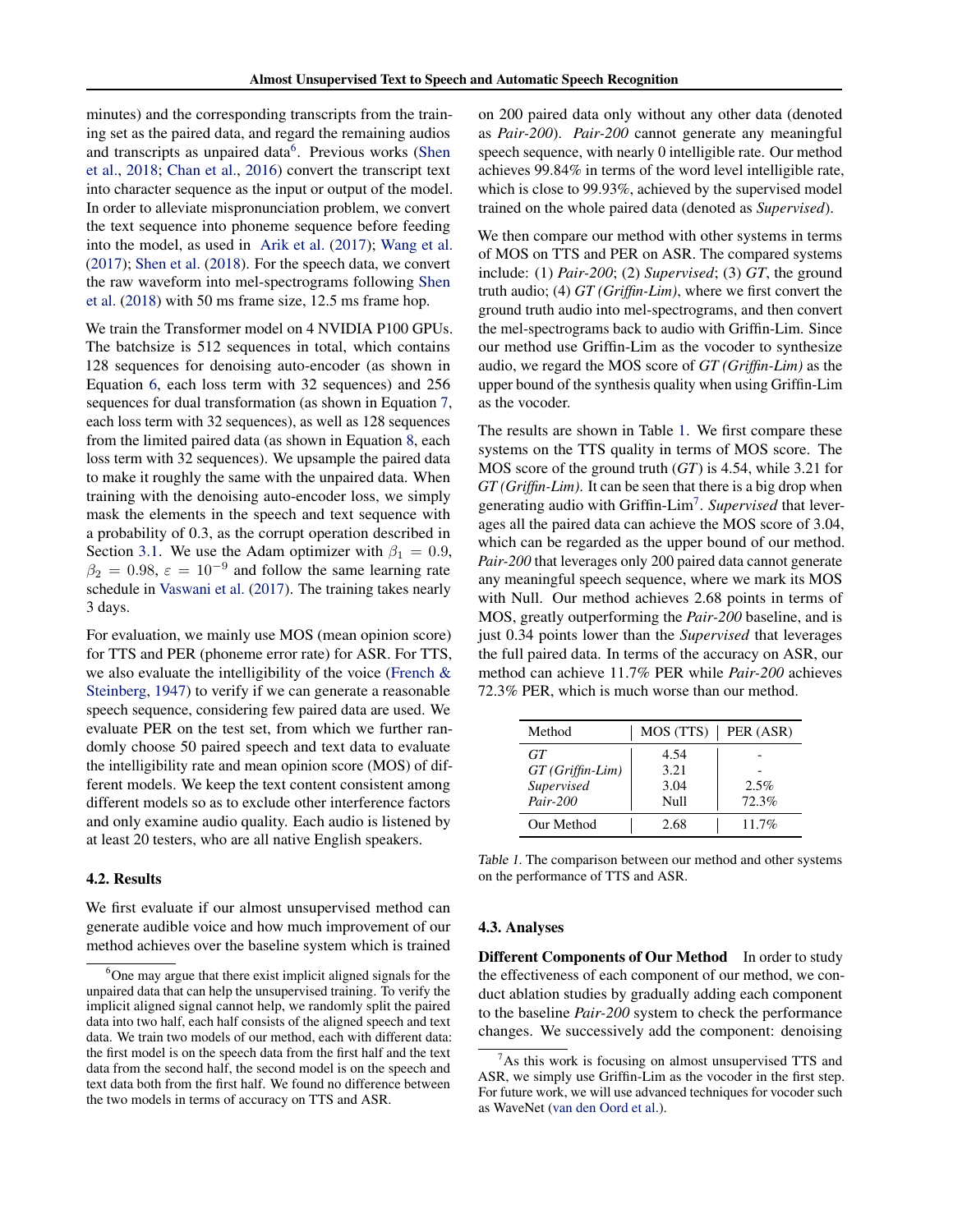auto-encoder (*DAE*), dual transformation (*DT*) and bidirectional sequence modeling (*BSM*). The results are shown in Table 2. Both *Pair-200* and *Pair-200+DAE* cannot generate reasonable speech sequence, but the PER on ASR is reduced from 72.3% to 52.0% after adding *DAE*, mainly due to that *DAE* can leverage more unpaired data than *Pair-200* and build the capability of language modeling both in speech and text domains. When further adding *DT*, the TTS model can generate voice with MOS score of 2.11, and the PER on ASR is reduced from 52.0% to 15.3%, which demonstrates the effectiveness of *DT* in boosting the performance from scratch. However, we found that there are many repeating words and missing words in the end of generated speech sequence, due to the error propagation in the long speech and text sequence. Adding *BSM* further brings 0.40 MOS and 3.6% PER gains, and the repeating words and missing words are greatly reduced, which demonstrates the importance of bidirectional sequence modeling when handling long sequence.

| Method                | $MOS(TTS)$ PER (ASR) |          |
|-----------------------|----------------------|----------|
| <i>Pair-200</i>       | Null                 | 72.3%    |
| $Pair-200+DAE$        | Null                 | 52.0%    |
| $Pair-200+DAE+DT$     | 2.11                 | $15.3\%$ |
| $Pair-200+DAE+DT+BSM$ | 2.51                 | $11.7\%$ |

Table 2. Ablation studies on the components of our method.

Visualization of Mel-Spectrograms We also visualize mel-spectrograms that correspond to the same text in the test set, but generated by different systems, as shown in Figure 2. We mainly compare the systems from Table 2, plus *Supervised* that is trained on the whole paired data, and *GT*, the ground truth mel-spectrograms. Since *Pair-200* and *Pair-200*+*DAE* cannot generate reasonable speech as shown in Table 2, the details of the mel-spectrograms in the red bounding box are also far different from the ground truth. When adding *DT*, the details of mel-spectrograms are still different from the ground truth, since the red bounding box lies in the end of the mel-spectrogram sequence, and suffers from error propagation. When further adding *BSM*, the details in the bounding box are very close to the ground truth, which also demonstrates the effectiveness of the *BSM* component in our method. If trained on the whole paired data (*Supervised*), the model can reconstruct the details closer to the ground truth.

**Varying Paired Data** Lastly, we vary the available paired speech and text data for almost unsupervised learning on TTS and ASR, where we choose 100, 200, 300, 400 and 500 data each and verify the performance of our method. As shown in Table 3, for the PER on ASR, more paired data will consistently improve accuracy. When there are 500



Figure 2. The comparison of mel-spectrograms between different systems. When adding the component of *BSM*, our method can reconstruct the details of the mel-spectrogram in end of the speech sequence.

paired data, our method can achieve 4.4% PER, very close to the PER of the *Supervised* system (2.5%). For MOS on TTS, our method with 100 paired data cannot generate a meaningful voice. The corresponding PER is also as high as 64.2%. When gradually adding more paired data, our method can achieve a higher MOS.

| Paired Data | 100   | 200      | 300     | 400  | 500     |
|-------------|-------|----------|---------|------|---------|
| PER (ASR)   | 64.2% | $11.7\%$ | $8.4\%$ | 5.2% | $4.4\%$ |
| MOS (TTS)   | Null  | 2.45     | 2.49    | 2.64 | 2.78    |

Table 3. The PER on ASR with different amount of paired data for our method.

Different Masking Probabilities in DAE We further explore different masking probability in the denoising autoencoder (DAE), which is important to help the model develop the language modeling capabilities in the speech and text domain. We vary different masking probabilities and check the performance of our method in terms of PER on ASR, as shown in Table [4.](#page-7-0) Our method can achieve best PER with masking probability of 0.3.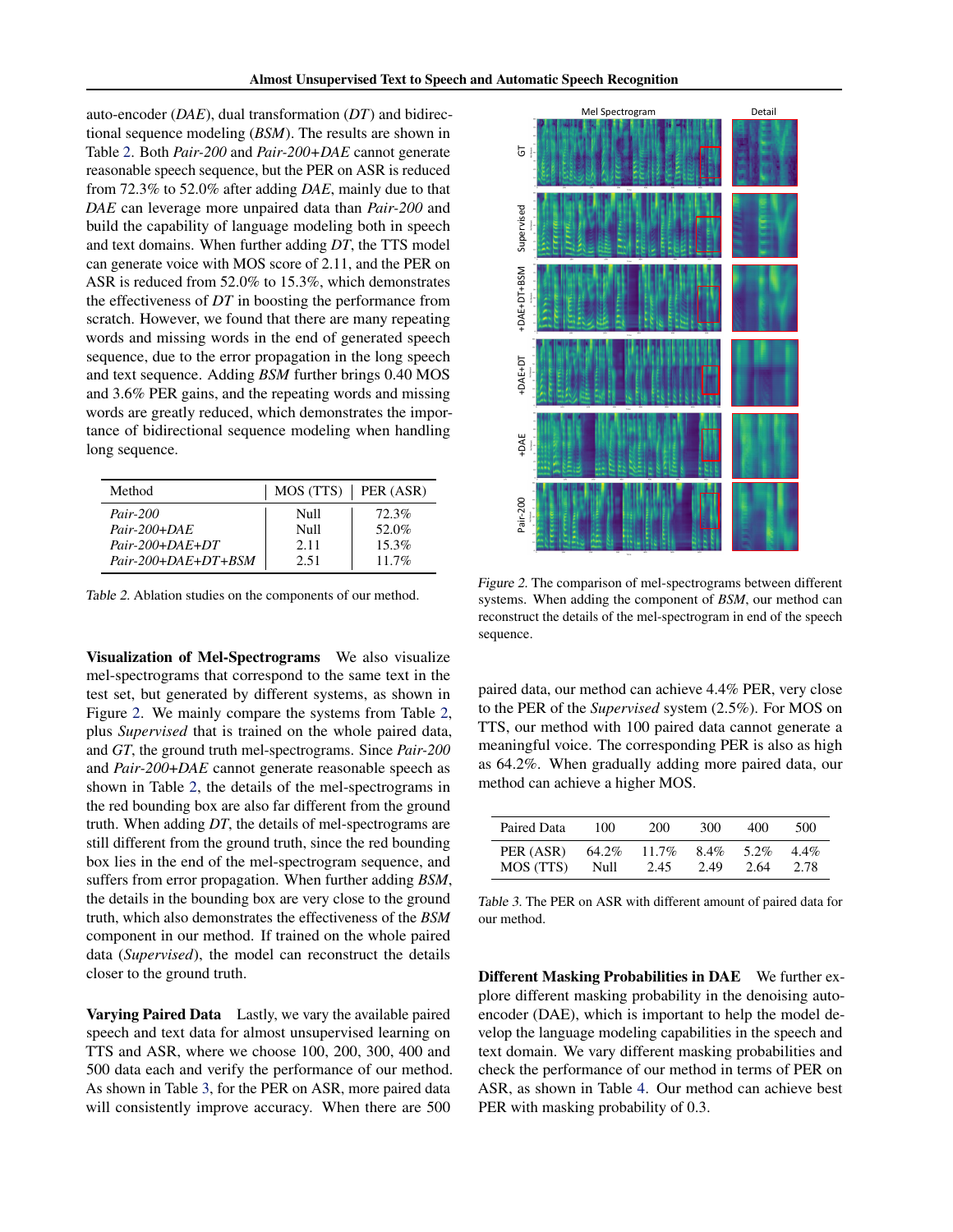Almost Unsupervised Text to Speech and Automatic Speech Recognition

<span id="page-7-0"></span>

| Probability 0.1 | 0.2 | 0.3                                          | 04 | 0 5 |
|-----------------|-----|----------------------------------------------|----|-----|
| PER             |     | $16.1\%$ $12.9\%$ $11.7\%$ $12.3\%$ $13.4\%$ |    |     |

Table 4. The PER on ASR with different masking probabilities in the denoising auto-encoder of our method.

## 5. Related Work

We briefly review related works on TTS and ASR, as well as the zero-/low-resource setting for speech and text.

TTS and ASR TTS [\(Arik et al.,](#page-8-0) [2017;](#page-8-0) [Wang et al.,](#page-9-0) [2017;](#page-9-0) [Shen et al.,](#page-9-0) [2018;](#page-9-0) [Ping et al.,](#page-9-0) [2019\)](#page-9-0) and ASR [\(Chiu et al.,](#page-8-0) [2018;](#page-8-0) [Zhang et al.,](#page-10-0) [2018;](#page-10-0) [Xiong et al.,](#page-9-0) [2018;](#page-9-0) [Yang et al.,](#page-9-0) [2018\)](#page-9-0) have long been hot research topics in the field of artificial intelligence. Recent successes of deep learning methods have push TTS and ASR into end-to-end modeling. [Chorowski et al.](#page-8-0) [\(2014;](#page-8-0) [2015\)](#page-8-0); [Chan et al.](#page-8-0) [\(2016\)](#page-8-0); [Chiu et al.](#page-8-0) [\(2018\)](#page-8-0) are the early works to model ASR in an encoderdecoder based framework. In TTS, a variety of methods such as Deep Voice [\(Arik et al.,](#page-8-0) [2017\)](#page-8-0), Tacotron [\(Wang et al.,](#page-9-0) [2017\)](#page-9-0), Tacotron2 [\(Shen et al.,](#page-9-0) [2018\)](#page-9-0), and ClariNet [\(Ping](#page-9-0) [et al.,](#page-9-0) [2019\)](#page-9-0) have improved the quality of synthesized speech close to human parity. However, both TTS and ASR require large amounts of high quality paired speech and text data, e.g., hundreds of hours for ASR and dozens of hours for TTS. High quality TTS data for a certain speaker is always hard to collect, and a variety of low-resource languages are lack of paired data, which pose a major practical problem for TTS and ASR.

Zero-/Low-resource TTS and ASR Many previous works aim to address the challenge of zero-/low-resource TTS and ASR. [Yeh et al.](#page-10-0) [\(2019\)](#page-10-0); [Chen et al.](#page-8-0) [\(2018a\)](#page-8-0); [Liu](#page-9-0) [et al.](#page-9-0) [\(2018\)](#page-9-0); [Chen et al.](#page-8-0) [\(2018b\)](#page-8-0) tackle the problem of unsupervised ASR and adopt a similar pipeline: speech segmentation, speech embedding learning, speech and text alignment. However, these works just focus on unsupervised ASR without leveraging the dual task (TTS) to improve the accuracy, and usually process the speech in the word or phoneme level, while TTS usually converts the speech waveform into mel-spectrum [\(Wang et al.,](#page-9-0) [2017\)](#page-9-0) or MFCC [\(Arik et al.,](#page-8-0) [2017\)](#page-8-0) and processes in the frame-level. Therefore, the algorithm designed for ASR cannot be easily applied into TTS. [Chuangsuwanich](#page-8-0) [\(2016\)](#page-8-0); [Dalmia et al.](#page-8-0) [\(2018\)](#page-8-0); [Zhou et al.](#page-10-0) [\(2018\)](#page-10-0) address the low-resource ASR by formulating the problem in a multilingual scenario, where the data from other languages can act as the effect of data augmentation. [Chen et al.](#page-8-0) [\(2019\)](#page-8-0); [Jia et al.](#page-8-0) [\(2018\)](#page-8-0); [Arik](#page-8-0) [et al.](#page-8-0) [\(2018\)](#page-8-0); [Wang et al.](#page-9-0) [\(2018\)](#page-9-0) synthesize the speech of a target speaker with few paired data, but leverage large amounts of labeled speech and text data from other speakers. Both the two scenarios of low-resource ASR and TTS are typical transfer learning settings and are different from

the low-resource setting considered in our work that just leveraging few paired data and extra unlabeled data. The speech chain proposed in [\(Tjandra et al.,](#page-9-0) [2017;](#page-9-0) [2018\)](#page-9-0) relied on two well-trained ASR and TTS models to further boost the accuracy with unpaired speech and text data, which is not applicable in the zero- or low-resource setting, where it is hard to obtain the ASR and TTS model with good quality.

Besides the domain of speech processing, some unsupervised learning methods have been proposed in other fields such as neural machine translation. Unsupervised neural machine translation [\(Artetxe et al.,](#page-8-0) [2017;](#page-8-0) [Lample et al.,](#page-8-0) [2017;](#page-8-0) [2018\)](#page-9-0) typically leverage two important components for unsupervised learning: language modeling, which is usually implemented as denoising auto-encoder [\(Vincent](#page-9-0) [et al.,](#page-9-0) [2008\)](#page-9-0) to understand each language in the monolingual context, and back-translation [\(Sennrich et al.,](#page-9-0) [2016\)](#page-9-0), which is one of the most effective ways to leverage monolingual data for translation.

Our method is carefully designed for the low-resource or almost unsupervised setting with several key components including denoising auto-encoder, dual transformation, bidirectional sequence modeling for TTS and ASR. Some components such as dual transformation are in spirit of the backtranslation in neural machine translation. However, different from unsupervised translation where the input and output sequence are in the same domain, speech and text are in different domains and more challenging than translation. We demonstrate in our experiments that our designed components are necessary to develop the capability of speech and text transformation with few paired data.

## 6. Conclusion

In this work, we have proposed the almost unsupervised method for text to speech and automatic speech recognition, which leverages only few paired speech and text data and extra unpaired data. Our method consists of several keys components, including denoising auto-encoder, dual transformation, bidirectional sequence modeling, and a unified model structure to incorporate the above components. We can achieve 99.84% in terms of word level intelligible rate and 2.68 MOS for TTS, and 11.7% PER for ASR with just 200 paired data on LJSpeech dataset, demonstrating the effectiveness of our method. The further analyses verify the importance of each component of our method.

For future work, we will push toward the limit of unsupervised learning by purely leveraging unpaired speech and text data, with the help of other pre-training methods [\(Song](#page-9-0) [et al.,](#page-9-0) [2019\)](#page-9-0). We will also leverage an advanced model for the vocoder instead of Griffin-Lim, such as WaveNet, to enhance the quality of the generated audio.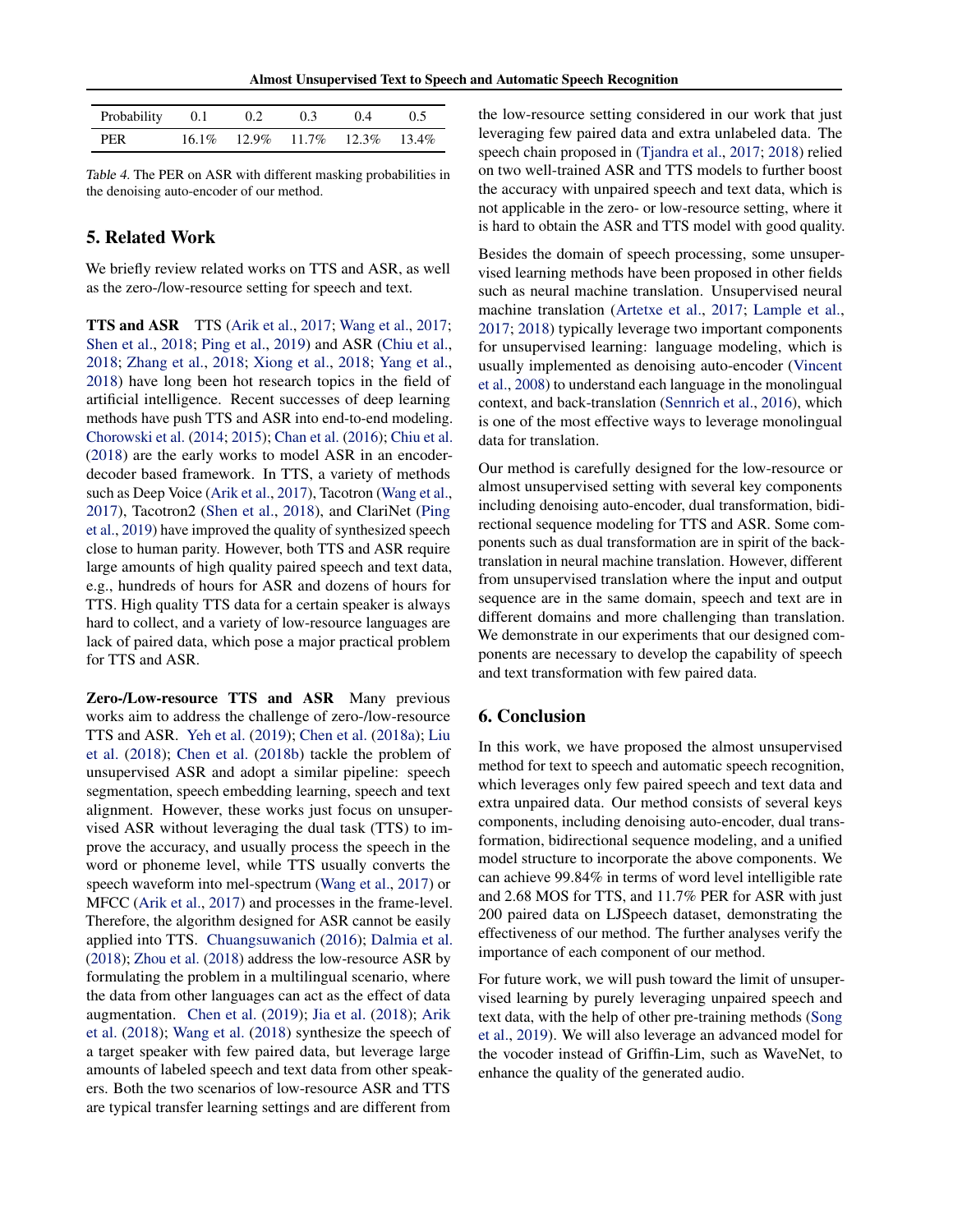## <span id="page-8-0"></span>Acknowledgement

We thank Jun-Wei Gan, Yi Zhuang from Microsoft STC Asia for the further explorations on this work.

### References

- Arik, S. O., Chrzanowski, M., Coates, A., Diamos, G., Gibiansky, A., Kang, Y., Li, X., Miller, J., Ng, A., Raiman, J., et al. Deep voice: Real-time neural text-to-speech. *arXiv preprint arXiv:1702.07825*, 2017.
- Arik, S. Ö., Chen, J., Peng, K., Ping, W., and Zhou, Y. Neural voice cloning with a few samples. In *Advances in Neural Information Processing Systems 31: Annual Conference on Neural Information Processing Systems 2018, NeurIPS 2018, 3-8 December 2018, Montreal, Canada. ´* , pp. 10040–10050, 2018.
- Artetxe, M., Labaka, G., Agirre, E., and Cho, K. Unsupervised neural machine translation. *arXiv preprint arXiv:1710.11041*, 2017.
- Bahdanau, D., Cho, K., and Bengio, Y. Neural machine translation by jointly learning to align and translate. *ICLR 2015*, 2015.
- Bengio, S., Vinyals, O., Jaitly, N., and Shazeer, N. Scheduled sampling for sequence prediction with recurrent neural networks. In *Advances in Neural Information Processing Systems*, pp. 1171–1179, 2015.
- Chan, W., Jaitly, N., Le, Q., and Vinyals, O. Listen, attend and spell: A neural network for large vocabulary conversational speech recognition. In *Acoustics, Speech and Signal Processing (ICASSP), 2016 IEEE International Conference on*, pp. 4960–4964. IEEE, 2016.
- Chen, Y., Assael, Y., Shillingford, B., Budden, D., Reed, S., Zen, H., Wang, Q., Cobo, L. C., Trask, A., Laurie, B., Gulcehre, C., van den Oord, A., Vinyals, O., and de Freitas, N. Sample efficient adaptive text-to-speech. In *International Conference on Learning Representations*, 2019.
- Chen, Y.-C., Shen, C.-H., Huang, S.-F., and Lee, H. y. Towards unsupervised automatic speech recognition trained by unaligned speech and text only. *arXiv preprint arXiv:1803.10952*, 2018a.
- Chen, Y.-C., Shen, C.-H., Huang, S.-F., Lee, H.-y., and Lee, L.-s. Almost-unsupervised speech recognition with closeto-zero resource based on phonetic structures learned from very small unpaired speech and text data. *arXiv preprint arXiv:1810.12566*, 2018b.
- Chiu, C.-C., Sainath, T. N., Wu, Y., Prabhavalkar, R., Nguyen, P., Chen, Z., Kannan, A., Weiss, R. J., Rao,

K., Gonina, E., et al. State-of-the-art speech recognition with sequence-to-sequence models. In *2018 IEEE International Conference on Acoustics, Speech and Signal Processing (ICASSP)*, pp. 4774–4778. IEEE, 2018.

- Chorowski, J., Bahdanau, D., Cho, K., and Bengio, Y. Endto-end continuous speech recognition using attentionbased recurrent nn: First results. In *NIPS 2014 Workshop on Deep Learning, December 2014*, 2014.
- Chorowski, J. K., Bahdanau, D., Serdyuk, D., Cho, K., and Bengio, Y. Attention-based models for speech recognition. In *Advances in neural information processing systems*, pp. 577–585, 2015.
- Chuangsuwanich, E. Multilingual techniques for low resource automatic speech recognition. Technical report, Massachusetts Institute of Technology Cambridge United States, 2016.
- Dalmia, S., Sanabria, R., Metze, F., and Black, A. W. Sequence-based multi-lingual low resource speech recognition. *arXiv preprint arXiv:1802.07420*, 2018.
- Devlin, J., Chang, M.-W., Lee, K., and Toutanova, K. Bert: Pre-training of deep bidirectional transformers for language understanding. *arXiv preprint arXiv:1810.04805*, 2018.
- French, N. R. and Steinberg, J. C. Factors governing the intelligibility of speech sounds. *The journal of the Acoustical society of America*, 19(1):90–119, 1947.
- Griffin, D. and Lim, J. Signal estimation from modified short-time fourier transform. *IEEE Transactions on Acoustics, Speech, and Signal Processing*, 32(2):236–243, 1984.
- He, D., Xia, Y., Qin, T., Wang, L., Yu, N., Liu, T.-Y., and Ma, W.-Y. Dual learning for machine translation. In *Advances in Neural Information Processing Systems*, pp. 820–828, 2016.
- Ito, K. The lj speech dataset. [https://keithito.](https://keithito.com/LJ-Speech-Dataset/) [com/LJ-Speech-Dataset/](https://keithito.com/LJ-Speech-Dataset/), 2017.
- Jia, Y., Zhang, Y., Weiss, R. J., Wang, Q., Shen, J., Ren, F., Chen, Z., Nguyen, P., Pang, R., Lopez-Moreno, I., and Wu, Y. Transfer learning from speaker verification to multispeaker text-to-speech synthesis. In *Advances in Neural Information Processing Systems 31: Annual Conference on Neural Information Processing Systems 2018, NeurIPS 2018, 3-8 December 2018, Montreal, Canada. ´* , pp. 4485–4495, 2018.
- Lample, G., Conneau, A., Denoyer, L., and Ranzato, M. Unsupervised machine translation using monolingual corpora only. *arXiv preprint arXiv:1711.00043*, 2017.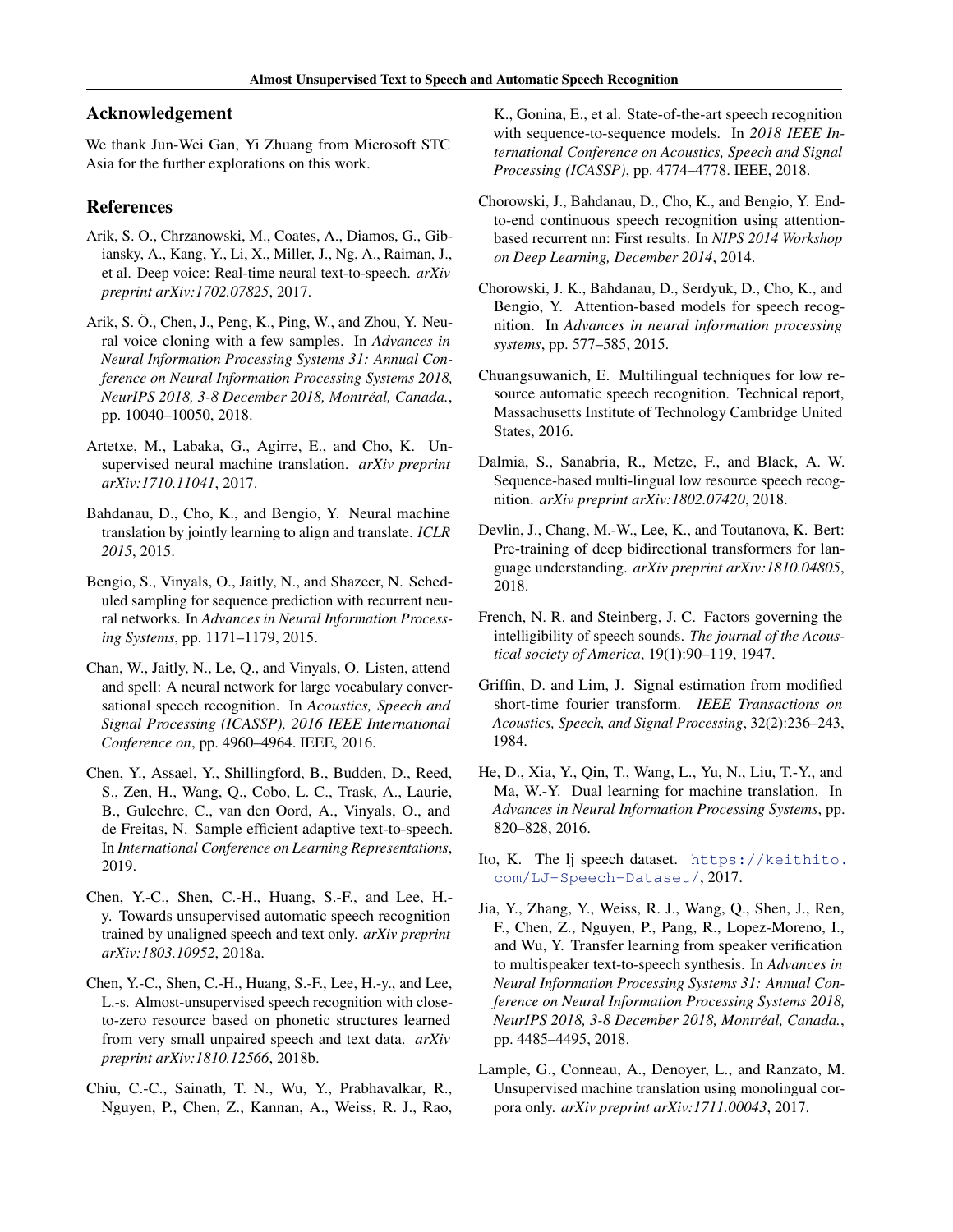- <span id="page-9-0"></span>Lample, G., Ott, M., Conneau, A., Denoyer, L., and Ranzato, M. Phrase-based & neural unsupervised machine translation. In *Proceedings of the 2018 Conference on Empirical Methods in Natural Language Processing, Brussels, Belgium, October 31 - November 4, 2018*, pp. 5039–5049, 2018.
- Li, N., Liu, S., Liu, Y., Zhao, S., Liu, M., and Zhou, M. Close to human quality tts with transformer. *arXiv preprint arXiv:1809.08895*, 2018.
- Liu, D.-R., Chen, K.-Y., Lee, H.-Y., and Lee, L.-s. Completely unsupervised phoneme recognition by adversarially learning mapping relationships from audio embeddings. *arXiv preprint arXiv:1804.00316*, 2018.
- Ping, W., Peng, K., Gibiansky, A., Arik, S. O., Kannan, A., Narang, S., Raiman, J., and Miller, J. Deep voice 3: 2000-speaker neural text-to-speech. In *International Conference on Learning Representations*, 2018.
- Ping, W., Peng, K., and Chen, J. Clarinet: Parallel wave generation in end-to-end text-to-speech. In *International Conference on Learning Representations*, 2019.
- Ren, Y., Ruan, Y., Tan, X., Qin, T., Zhao, S., Zhao, Z., and Liu, T.-Y. Fastspeech: Fast, robust and controllable text to speech. *arXiv preprint arXiv:1905.09263*, 2019.
- Sennrich, R., Haddow, B., and Birch, A. Improving neural machine translation models with monolingual data. In *Proceedings of the 54th Annual Meeting of the Association for Computational Linguistics (Volume 1: Long Papers)*, volume 1, pp. 86–96, 2016.
- Shen, J., Pang, R., Weiss, R. J., Schuster, M., Jaitly, N., Yang, Z., Chen, Z., Zhang, Y., Wang, Y., Skerrv-Ryan, R., et al. Natural tts synthesis by conditioning wavenet on mel spectrogram predictions. In *2018 IEEE International Conference on Acoustics, Speech and Signal Processing (ICASSP)*, pp. 4779–4783. IEEE, 2018.
- Shen, S., Cheng, Y., He, Z., He, W., Wu, H., Sun, M., and Liu, Y. Minimum risk training for neural machine translation. In *Proceedings of the 54th Annual Meeting of the Association for Computational Linguistics, ACL 2016, August 7-12, 2016, Berlin, Germany, Volume 1: Long Papers*, 2016.
- Song, K., Tan, X., Qin, T., Lu, J., and Liu, T.-Y. Mass: Masked sequence to sequence pre-training for language generation. *arXiv preprint arXiv:1905.02450*, 2019.
- Sun, H., Tan, X., Gan, J.-W., Liu, H., Zhao, S., Qin, T., and Liu, T.-Y. Token-level ensemble distillation for graphemeto-phoneme conversion. In *INTERSPEECH*, 2019.
- Tjandra, A., Sakti, S., and Nakamura, S. Listening while speaking: Speech chain by deep learning. In *Automatic Speech Recognition and Understanding Workshop (ASRU), 2017 IEEE*, pp. 301–308. IEEE, 2017.
- Tjandra, A., Sakti, S., and Nakamura, S. Machine speech chain with one-shot speaker adaptation. In *Interspeech 2018, 19th Annual Conference of the International Speech Communication Association, Hyderabad, India, 2-6 September 2018.*, pp. 887–891, 2018.
- van den Oord, A., Dieleman, S., Zen, H., Simonyan, K., Vinyals, O., Graves, A., Kalchbrenner, N., Senior, A., and Kavukcuoglu, K. Wavenet: A generative model for raw audio. In *9th ISCA Speech Synthesis Workshop*, pp. 125–125.
- Vaswani, A., Shazeer, N., Parmar, N., Uszkoreit, J., Jones, L., Gomez, A. N., Kaiser, Ł., and Polosukhin, I. Attention is all you need. In *Advances in Neural Information Processing Systems*, pp. 5998–6008, 2017.
- Vincent, P., Larochelle, H., Bengio, Y., and Manzagol, P.-A. Extracting and composing robust features with denoising autoencoders. In *Proceedings of the 25th international conference on Machine learning*, pp. 1096–1103. ACM, 2008.
- Wang, Y., Skerry-Ryan, R., Stanton, D., Wu, Y., Weiss, R. J., Jaitly, N., Yang, Z., Xiao, Y., Chen, Z., Bengio, S., et al. Tacotron: Towards end-to-end speech synthesis. *arXiv preprint arXiv:1703.10135*, 2017.
- Wang, Y., Stanton, D., Zhang, Y., Skerry-Ryan, R. J., Battenberg, E., Shor, J., Xiao, Y., Jia, Y., Ren, F., and Saurous, R. A. Style tokens: Unsupervised style modeling, control and transfer in end-to-end speech synthesis. In *Proceedings of the 35th International Conference on Machine Learning, ICML 2018, Stockholmsmassan, Stockholm, ¨ Sweden, July 10-15, 2018*, pp. 5167–5176, 2018.
- Wu, L., Tan, X., He, D., Tian, F., Qin, T., Lai, J., and Liu, T.-Y. Beyond error propagation in neural machine translation: Characteristics of language also matter. In *Proceedings of the 2018 Conference on Empirical Methods in Natural Language Processing*, pp. 3602–3611, 2018.
- Xiong, W., Wu, L., Alleva, F., Droppo, J., Huang, X., and Stolcke, A. The microsoft 2017 conversational speech recognition system. In *2018 IEEE International Conference on Acoustics, Speech and Signal Processing (ICASSP)*, pp. 5934–5938. IEEE, 2018.
- Yang, X., Li, J., and Zhou, X. A novel pyramidal-fsmn architecture with lattice-free mmi for speech recognition. *arXiv preprint arXiv:1810.11352*, 2018.